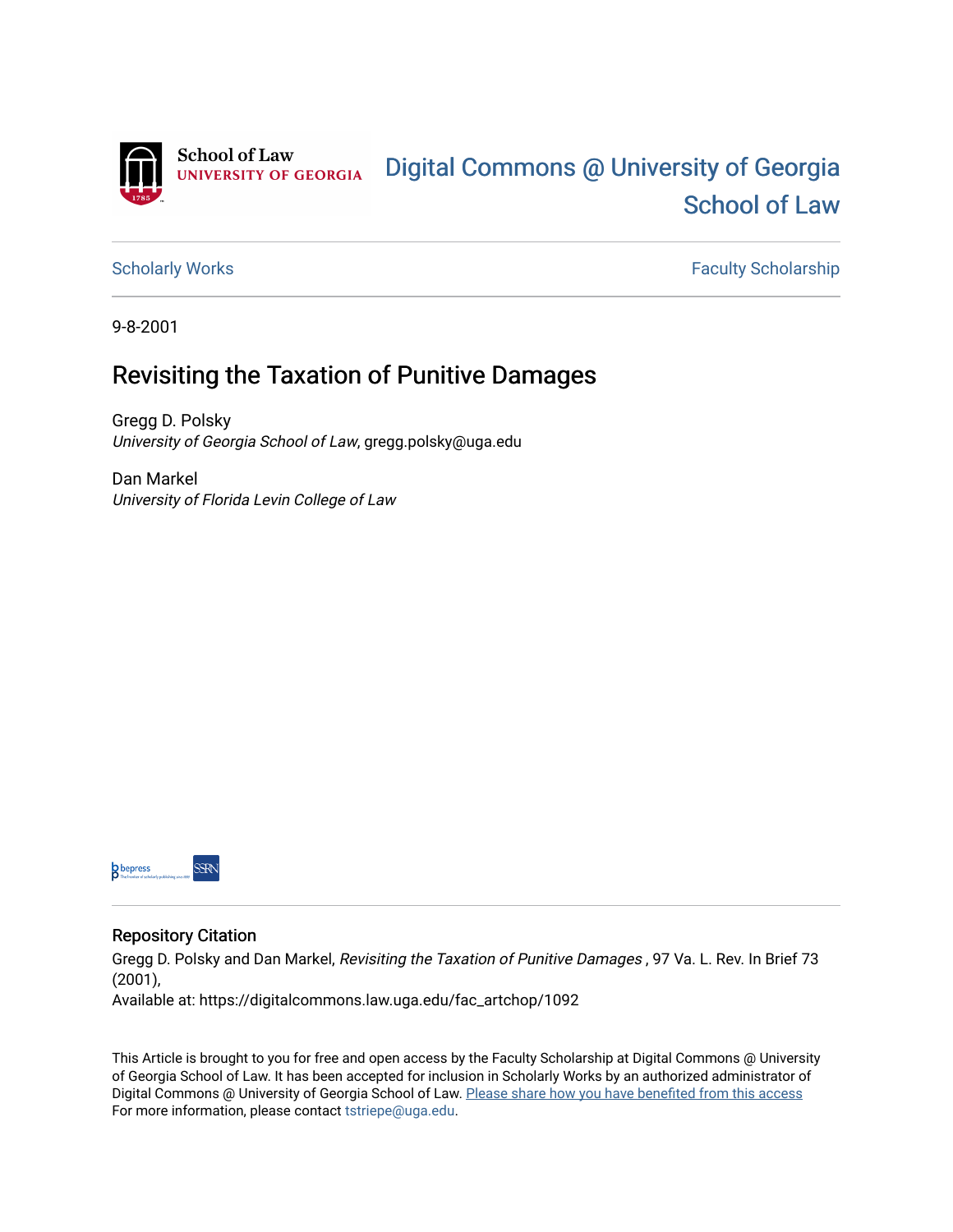# **VIRGINIA LAW REVIEW** *IN BRIEF*

VOLUME 97 SEPTEMBER **8,** 2011 PAGES 73-82

## *REPLY*

### **REVISITING** THE **TAXATION** OF **PUNITIVE DAMAGES**

#### *Gregg D. Polsky\* and Dan Markel\*\**

**N** our recent article, *Taxing Punitive Damages,'* we argued (i) that plaintiffs in punitive damages cases should be allowed to introduce to the jury evidence regarding the deductibility of those damages by defendants, and (ii) that this jury tax-awareness approach is better than the Obama Administration's suggested alternative of disallowing those deductions.2 To our delight, Professor Larry Zelenak and Paul Mogin have each provided comments to our piece.<sup>3</sup> Professor Zelenak's thoughtful response focuses on our prescriptive claim that jury tax-awareness is better than nondeductibility while Mr. Mogin disputes our doctrinal claim that the tax evi-

**<sup>\*</sup>** Willie Person Mangum Professor of Law, University of North Carolina School of Law.

**<sup>\*\*</sup>** D'Alemberte Professor, Florida State University College of Law and Scholar in Residence, New York University Center on the Administration of Criminal Law. Thanks to John Coyle and Brant Hellwig for comments on an earlier draft and to Phillip Kovoor and Meg Powers for research assistance.

**<sup>1</sup>** Gregg D. Polsky & Dan Markel, Taxing Punitive Damages, 96 Va. L. Rev. 1295 (2010).

<sup>2</sup> The Obama Administration again proposed making punitive damages nondeductible in its 2012 budget proposal, which was released on February 14, 2011. Office of Mgmt. & Budget, Exec. Office of the President, Budget of the United States Government, Fiscal Year 2012 (2011), available at

http: //www.whitehouse.gov/sites/ default/files/ omb/budget/fy20 12 /assets/budget.p df.

**<sup>3</sup>** See Paul Mogin, Don't Tilt the Playing Field: A Response to Polsky and Markel, 96 Va. L. Rev. In Brief 69 (2011); Lawrence Zelenak, Of Punitive Damages, Tax Deductions, and Tax-Aware Juries: A Response To PolskyAnd Markel, 96 Va. L. Rev. In Brief 61 (2011).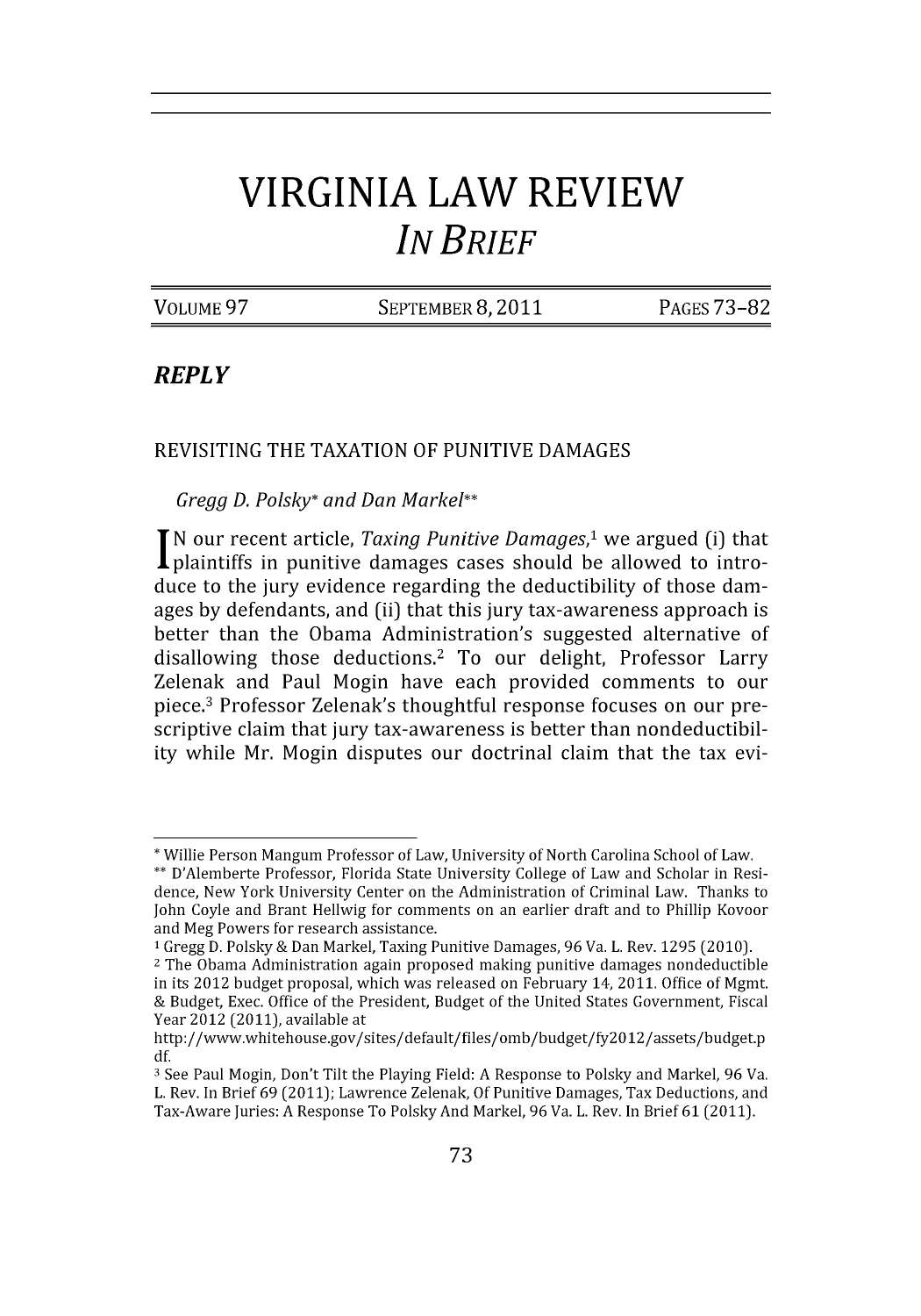dence is admissible.<sup>4</sup> We thank them for their contributions and provide our replies below.

#### **1.** REPLY TO PROFESSOR ZELENAK

Professor Zelenak raises two challenges in response to our piece and offers a general reaction, as well. We address these in turn.

#### *A. Divorcing the Tax Treatment ofJudgments and Settlements*

Although we are pleased by Professor Zelenak's general approval of our analysis,<sup>5</sup> we note our disagreement with his view that the preferable solution might be to disallow deductions for payments of punitive damage *judgments,* while still allowing full deductions for *settlements* that include a punitive damages component.

Professor Zelenak's alternative proposal would avoid the practical problems we describe in *Taxing Punitive Damages* relating to allocations of pretrial settlements because settlements would always be deductible in full. Also, as Professor Zelenak notes, the vast majority of fully litigated cases do not involve an award of punitive damages.<sup>6</sup> Accordingly, his proposal's "presumption" that settled amounts do not have a punitive damages component will usually be accurate.

Nonetheless, we still prefer our proposal over Professor Zelenak's suggestion. First, while it is true that the majority of cases do not involve a substantial punitive damages component (because most cases do not involve sufficiently egregious misconduct to warrant a threshold determination of malice or recklessness), the empirical reality is that some cases certainly do. In those "punitive-flavored" cases, defendants will, under Professor Zelenak's proposal, be able to avoid the full sting of their expected punishment simply by settling before a jury verdict; the resulting underpunishment effect is

<sup>4</sup> Zelenak, supra note **3,** at 61-62; Mogin, supra note 3, at 69-70.

**<sup>5</sup>** See Zelenak, supra note 3, at 62.

**<sup>6</sup>** See id. at 63-64. However, even though the punitive damages rate in fully litigated cases is two to three percent, the proportion of settled cases that involve a punitive damages component is likely significantly higher because of various tax, public relations, and insurance considerations . See Tom Baker, Transforming Punishment into Compensation: In the Shadow of Punitive Damages, 1998 Wis. L. Rev. 211, 228 (arguing that, in light of these considerations, "it is almost a wonder that any punitive damages claim goes to trial"); see also infra note 10.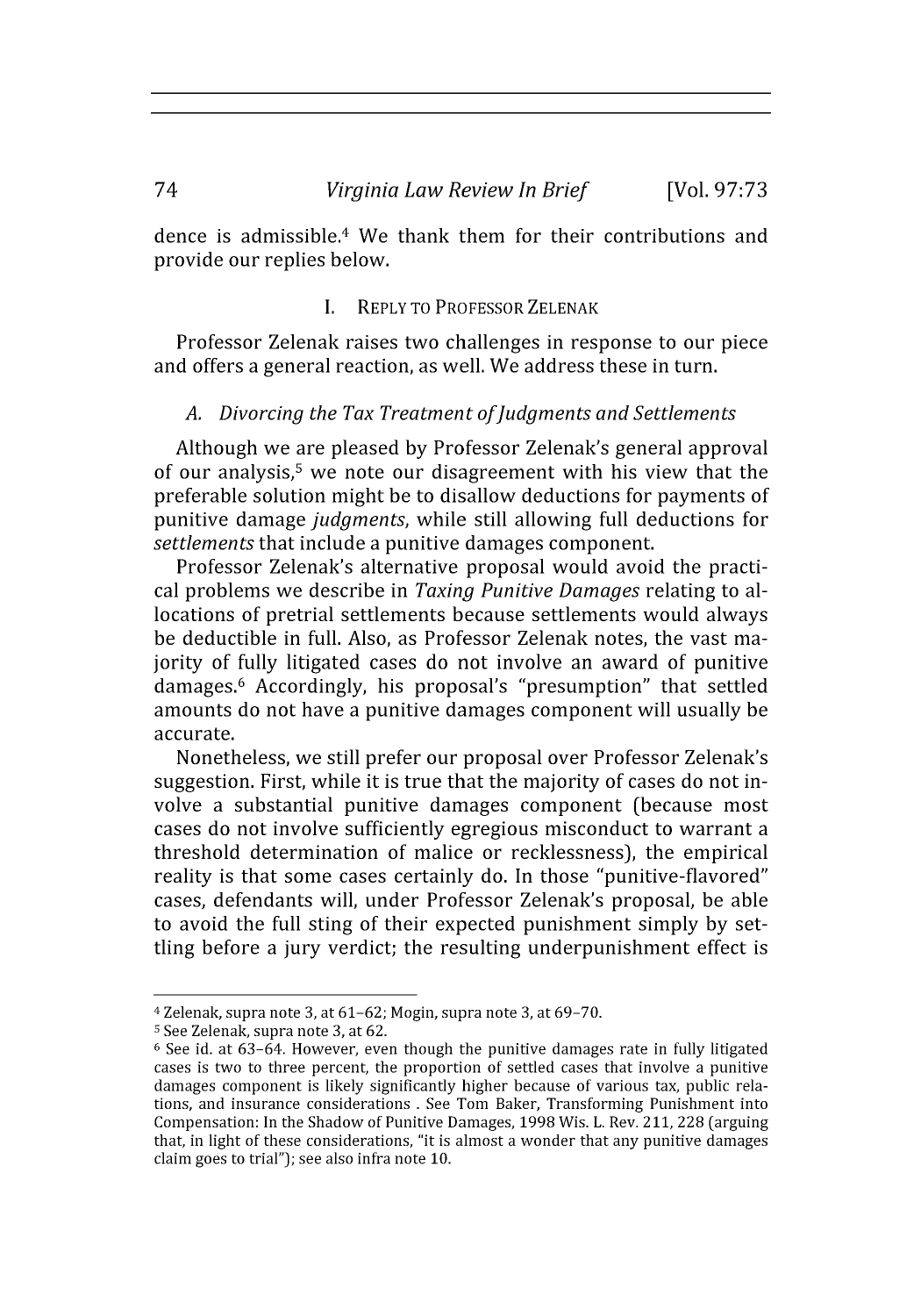#### 2011] *Revisiting the Taxation of Punitive Damages* 75

precisely the problem that has stimulated the various reform proposals. 7 In other words, while Professor Zelenak's proposal attempts to solve the underpunishment problem by disallowing deductions for paying punitive damages judgments, it simultaneously allows an extremely easy end-run: settle before the jury comes back for the expected jury award.<sup>8</sup> In fact, we expect that in practice Professor Zelenak's approach would work almost precisely like the Obama Administration's blanket nondeductibility approach. Under the blanket nondeductibility approach, it would be nearly impossible for the Internal Revenue Service (IRS) to find and prosecute those relatively few heavily punitive-flavored cases because both plaintiffs and defendants have significant incentives to downplay punitives at the point of settlement—a point we emphasized in our article.<sup>9</sup> Accordingly, the IRS would likely be successful in enforcing the nondeductibility rule only in those cases that have resulted in a jury verdict of punitive damages. Thus, Professor Zelenak's proposal merely formalizes the IRS practices that are expected under the Obama Administration's approach. As a result, our principal objection to both proposals is the same: they both permit easy circumvention of the solution to the underpunishment problem.<sup>10</sup>

**<sup>7</sup>** In all the other non-punitive-flavored cases, all of the proposals (ours, the Obama Administration's, and Professor Zelenak's), as well as current law, will have essentially the same effects.

**<sup>8</sup>** For discussion of whether such an incentive to settle might be beneficial, see Polsky & Markel, supra note 1, at 1346-47.

**<sup>9</sup>** Id. at 1330-41.

**<sup>10</sup>** In support of his proposal for allowing deductions for the punitive portions of pretrial settlements, Professor Zelenak argues that "the very small percentage of punitive damage awards in litigated cases suggests that a large proportion of defendants making payments to settle punitive damages claims would not have been found liable for punitive damages at trial." Zelenak, supra note 3, at 64. Professor Zelenak appears to be concerned about the risk of overpunishment in cases where punitive damages are not warranted. However, settlements should take into account the risk-adjusted amount of expected punitive damages that would be awarded by the jury (or judge) if the case went to trial, which should resolve any concerns of overpunishment. If anything, the expected punitive damages amount is a better indicator of punishment-worthiness than what the jury actually decides in a one-off decision. Furthermore, as mentioned above in note 6, it is reasonable to expect that punitive-flavored cases settle at a substantially higher rate than other cases because of insurance, public relations, and tax concerns. See Baker, supra note 6, at 228. This means that the low incidence of actual punitive damage jury verdicts is not suggestive of the incidence of verdicts that would result if all potential punitive damages cases proceeded to trial. Finally, we note that very recent empirical studies conclude that, even in the small subset of punitive damages cases that do proceed to trial, the success rate of plaintiffs seeking punitive dam-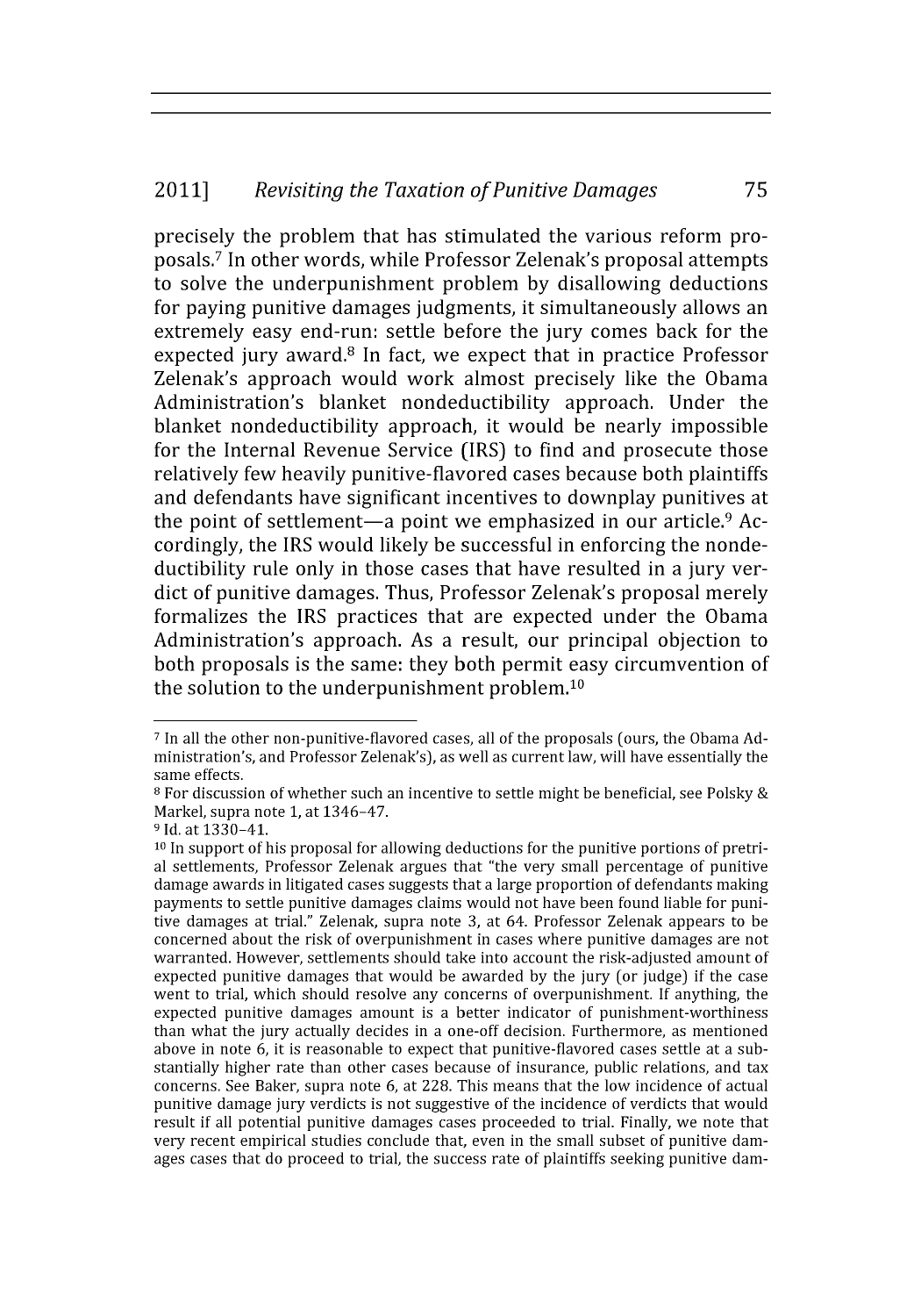*Virginia Law Review In Brief*

Second, while Professor Zelenak's proposal has the virtue of not even pretending to enforce the nondeductibility rule in settlements (unlike the Obama Administration's proposal), it is not devoid of administrative problems. Professor Zelenak's proposal would deny deductions for payment of punitive damages judgments. But what if the case settles after the jury verdict but before the judge formally enters the judgment? Does it matter if there remain outstanding legal issues, such as whether the judge ought to reduce the judgment or order a new trial, at the time of settlement? Likewise, what if the case settles after the judgment is entered but while it is being appealed? For instance, what if the judgment is for \$1,000,000 of compensatory damages and \$2,000,000 of punitive damages, and the case settles for \$500,000 or \$1,000,000 or \$1,500,000 while on appeal? Does it matter whether both the plaintiff and the defendant have appealed, such that a new trial could conceivably end up with a larger recovery for the plaintiff? The point is that even a seemingly bright line rule like "punitive damage judgments are nondeductible but settlement payments are" can be difficult to apply in a whole slew of cases. As a result of this difficulty, it can be gamed by the parties to their mutual advantage.

Furthermore, to the extent the rule becomes more formalistic (for example, by applying nondeductibility only where a formal judgment is entered), the end-run strategy becomes that much clearer (for example, simply settle before the judge enters the judgment). Meanwhile, if the rule is less formalistic (for example, by applying a rule of reason to apportion post-judgment settlements pending appeal), the rule operates more like the Obama Administration's pro-

76

ages is actually about thirty percent, which is much higher than the two to three percent statistic noted by Professor Zelenak. The difference is attributable to the fact that plaintiffs only seek punitive damages in ten percent of the cases that go to trial, reflecting the screening that plaintiffs do before pleading punitive damages. See Theodore Eisenberg et al., The Decision to Award Punitive Damages: An Empirical Study, 2 **J.** Legal Analysis 577 (2010) (noting that plaintiffs' lawyers in fact only seek punitive damages in roughly ten percent of the cases that go to trial, and then in fact win punitive damages in about thirty percent of the cases generally and roughly sixty percent of cases involving intentional torts such as fraud). Based on the thirty to sixty percent trial success rate and the high settlement rate of punitive damages cases, we disagree with Professor Zelenak's claim that "[i]t is surely true that, in many settlements with a punitive component (whether acknowledged or unacknowledged by the parties), the likelihood that a jury would have awarded punitive damages if there had been a trial is well below fifty percent." Zelenak, supra note 3, at 63.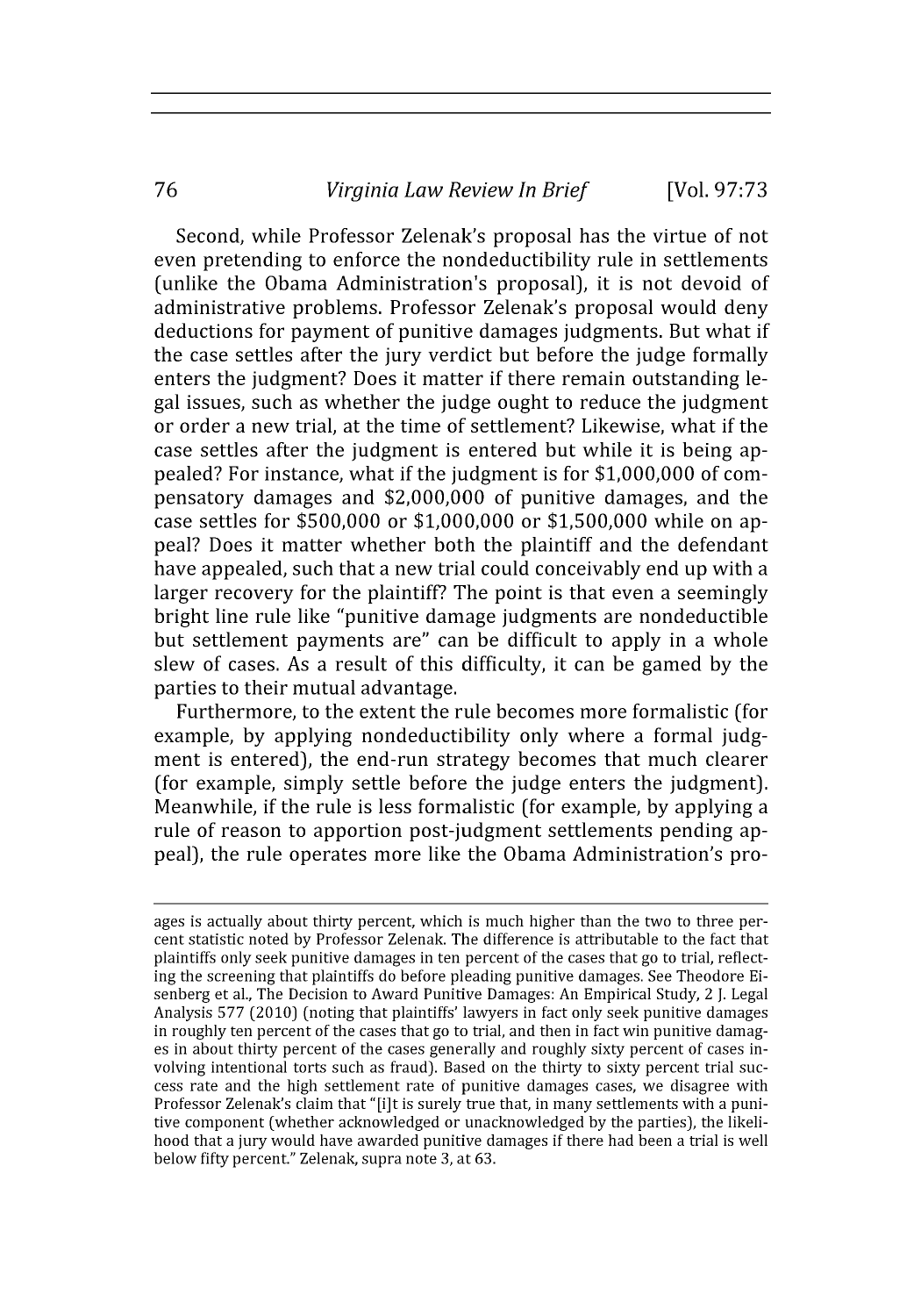#### 2011] *Revisiting the Taxation of Punitive Damages* 77

posal. Either way, we prefer our rule, which neutralizes the tax consequences between paying settlements and paying judgments.

### *B. What About Optimal Deterrence and Punitive Damages?*

Professor Zelenak also argues that our proposed solution to the underpunishment problem, like other solutions, would be inapposite if the current punitive damages system were designed to achieve optimal deterrence.<sup>11</sup> We wholeheartedly agree with this view and said as much in the piece itself<sup>12</sup> and in a companion piece authored by one of us.13 Our proposal is premised on current punitive damages regimes,<sup>14</sup> which, by requiring a threshold showing of reprehensibility, very clearly do not attempt to achieve optimal deterrence.<sup>15</sup> Indeed both proponents and critics of the idea of using punitive damages to achieve optimal deterrence acknowledge that the current landscape does not even remotely resemble an optimal deterrence regime.<sup>16</sup> Consequently, readers interested in a comprehensive analysis of the proper tax treatment of punitive damages meant to achieve optimal deterrence should consult Professor Markel's companion article. $17$ 

### *C. Solving the Puzzle of the Twenty Dollar Bill Found on the Street*

Last, Professor Zelenak asks why, if evidence of tax consequences is both admissible and useful to plaintiffs' lawyers, it has not been sought to be admitted.<sup>18</sup> We share his curiosity. Anecdotally, we have heard a number of conjectures ranging from "litigators don't

**<sup>11</sup>**Zelenak, supra note 3, at 65-67.

**<sup>12</sup>**Polsky & Markel, supra note 1, at 1312 n.37.

**<sup>13</sup>**See Dan Markel, Overcoming Tradeoffs in the Taxation of Punitive Damages, 88 Wash. U. L. Rev. 609 (2011).

 $14$  See Polsky & Markel, supra note 1, at 1324 (noting that our tax analysis is based on current tort law principles).

**<sup>15</sup>**A. Mitchell Polinsky & Steven Shavell, Punitive Damages: An Economic Analysis, 111 Harv. L. Rev. 869, 897 (1998) (noting that optimal deterrence regimes are unconcerned with proof of the defendant's reprehensibility as such).

**<sup>16</sup>**Compare id. at 896-97 (acknowledging that current punitive damages law is flatly inconsistent with promotion of optimal deterrence), with Anthony J. Sebok, Punitive Damages: From Myth to Theory, 92 Iowa L. Rev. 957 (2007) ("[I]t is very hard to make a convincing case for the current practice of punitive damages based on a theory of efficient deterrence.").

**<sup>17</sup>**Markel, supra note 13.

**<sup>18</sup>** Zelenak, supra note 3, at 68.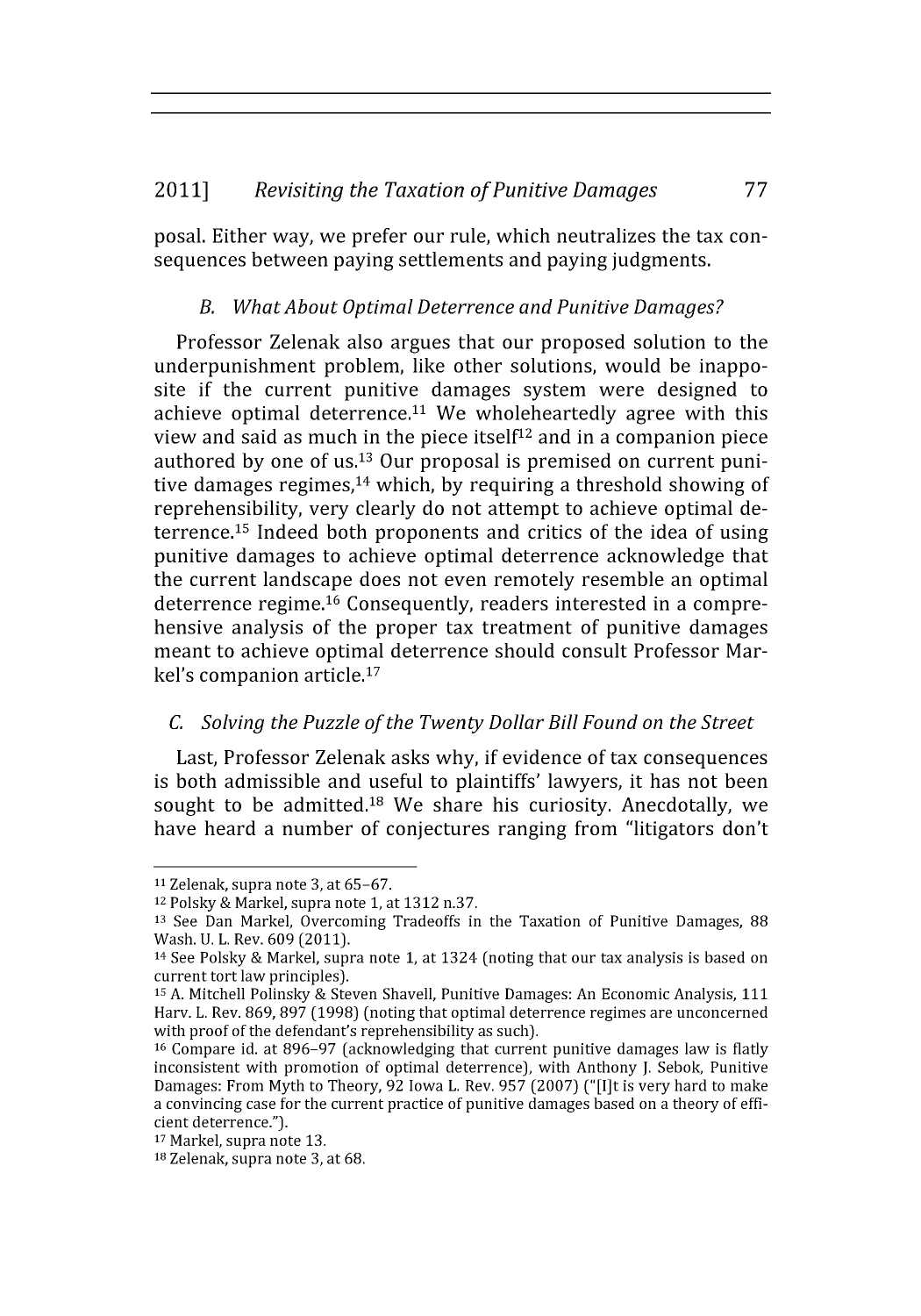think about tax" and "litigators lack imagination" to "it's too complex for juries" and "tax evidence is generally inadmissible." We have attempted to show that it is not all that complex and that this particular type of tax evidence should be admissible.<sup>19</sup> As to lack of imagination or education, our hope is that our article should solve that problem to the extent it exists.

### II. REPLY TO MR. MOGIN

As noted at the outset, we argue that under current law, evidence of punitive damages tax deductibility ought to be admissible against the defendant in cases where those damages are deductible. In his response to this claim, Mr. Mogin, an experienced advocate with an extensive practice in defending corporations against punitive damages awards, raises several issues, which we take up in turn below.

### *A. The Concerns About Symmetry Between Plaintiffs and Defendants*

Mr. Mogin first registers concern that our analysis "would create a substantial pro-plaintiff imbalance."<sup>20</sup> The purported imbalance stems from the fact that while tax evidence regarding *plaintiffs* is generally inadmissible **by** defendants, we are asserting that punitive damages tax evidence regarding *defendants* is admissible. In our article, we address this precise argument and we would call Mr. Mogin's attention to that discussion; in fact, it is the first counterargument we discuss and we devote three full pages to it.<sup>21</sup> Given that we

<sup>19</sup>Polsky & Markel, supra note **1,** at 1313-15, 1321-22.

 $20$  Mogin, supra note 3, at 70. The title of Mr. Mogin's piece implies that there is currently an even playing field between plaintiffs and business defendants in tort cases that would be endangered by our analysis. Many have strongly disagreed with this premise. See, e.g., In Litigation: Do the "Haves" Still Come Out Ahead? (Herbert M. Kritzer & Susan Silbey eds., 2003); Michael J. Saks, Do We Really Know Anything About the Behavior of the Tort Litigation System-And Why Not?, 140 U. Pa. L. Rev. 1147, 1183 (1992) ("One of the most remarkable features of the tort system is how few plaintiffs there are. A great many potential plaintiffs are never heard from by the injurers or their insurers."); see also Richard L. Abel, The Real Tort Crisis-Too Few Claims, 48 Ohio St. L.J. 443 (1987); Marc Galanter, Real World Torts: An Antidote to Anecdote, 55 Md. L. Rev. 1093, 1159 (1996) (stating that "relatively few" tort claims are brought to court and that, even if more claims were filed, the tort system may not have the capacity to handle them). Moreover, the wave of "tort reform" over the last two decades has almost certainly not been tilted in the direction of plaintiffs.

<sup>21</sup> Polsky & Markel, supra note 1, at 1310-13.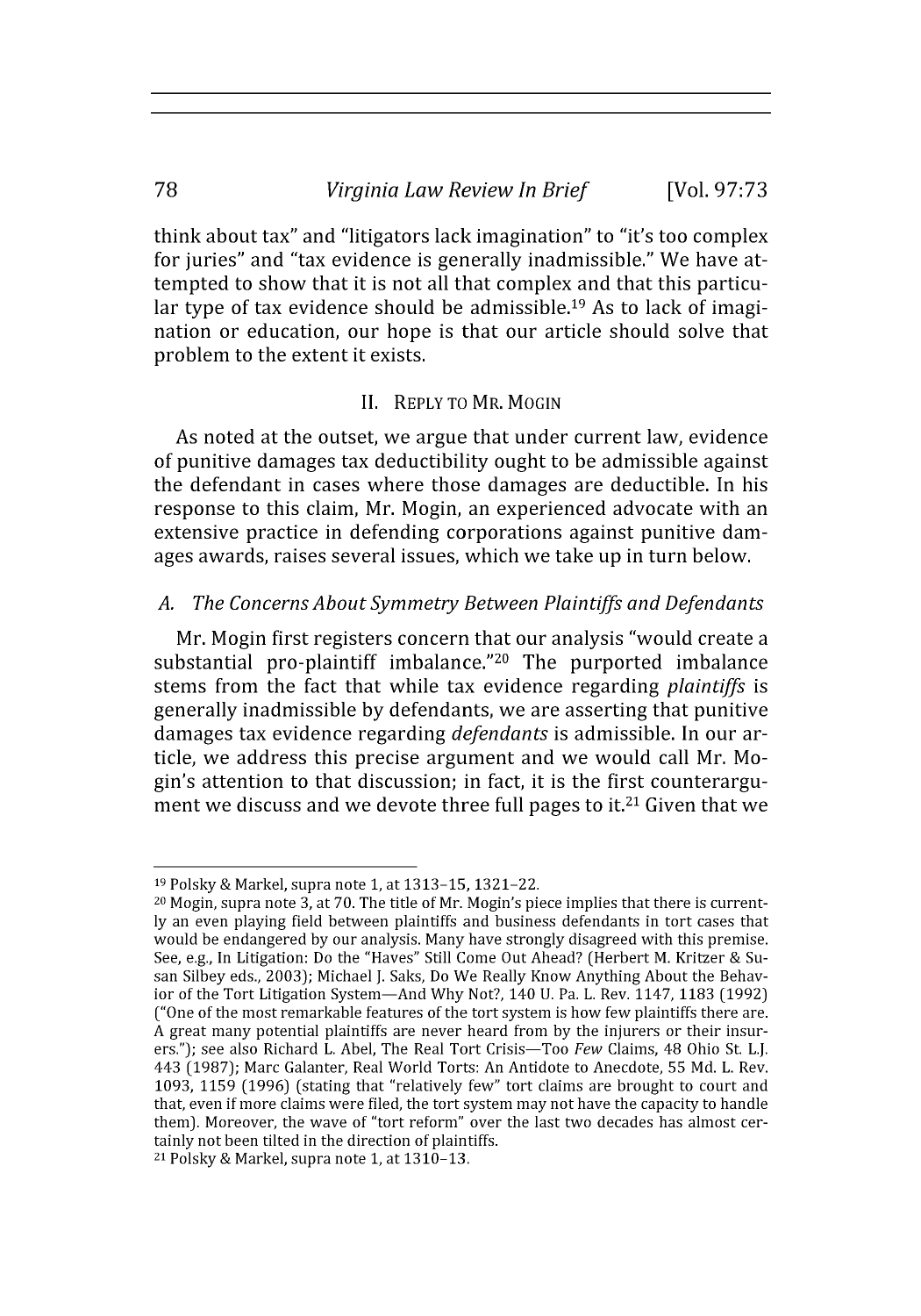fully develop the response in our article, we will merely provide the Cliff's Notes version here.

While the symmetry argument touted by Mr. Mogin is superficially attractive, it breaks down once one considers the reasons that courts are reluctant to allow defendants to introduce tax evidence against plaintiffs. First, there is the complexity concern, which Mr. Mogin notes. We argue that the punitive damages tax evidence sought to be introduced by plaintiffs is not complex and certainly not as complex as the tax evidence that defendants have sought to introduce.<sup>22</sup> Second, and more significantly, we note how courts faced with admitting plaintiff-related tax evidence are forced into a dilemma: they can either overcompensate plaintiffs (by disallowing the tax evidence) or underdeter defendants (by allowing the tax evidence).<sup>23</sup>

Both options are theoretically unsatisfying from a conventional torts policy perspective. Faced with this unfortunate choice in the context of compensatory damages, courts generally (but not universally) choose to overcompensate plaintiffs by excluding the evidence. But, in the punitive damages context, there simply is no such dilemma because the focus is on punishing and completely deterring the defendant's malicious or reckless misconduct; the plaintiff's enrichment is simply an incidental by-product of those goals. As we show in our article, courts can thus either advance existing punitive damages policy by educating juries about tax effects or undermine it by obscuring the fact that there are tax deductions available to business defendants that pay punitive damages. <sup>24</sup>

In addition, as we argued, it is clear that there is no blanket rule about tax evidence admissibility.<sup>25</sup> In some contexts and jurisdictions, the tax evidence is excluded; in others, it is admitted. The trend appears to be towards admissibility.<sup>26</sup> Regardless, like all rel-

 $^{24}$  Polsky & Markel, supra note 1, at 1311-12.

 $22$  See id. at 1313–15 (comparing the complexity resulting from introducing punitive damages tax evidence with the complexity from introducing other tax evidence).

<sup>&</sup>lt;sup>23</sup> See id. at 1311-12; see also Joseph M. Dodge, Taxes and Torts, 77 Cornell L. Rev. 143, 146 (1992) (explaining the dilemma).

<sup>25</sup> See id. at 1312-13 (noting the lack of uniformity regarding tax evidence admissibility).

<sup>26</sup>See generally Richard A. Epstein, Cases and Materials on Torts 871 (7th ed. 2000) (noting that despite early tort cases that excluded tax evidence, "[m]ore recent cases ... have tended both to take taxes into account and to instruct the jury of that fact"). For specific recent examples, see Eshelman v. Agere Sys. Inc., 554 F.3d 426, 440-43 (3d Cir.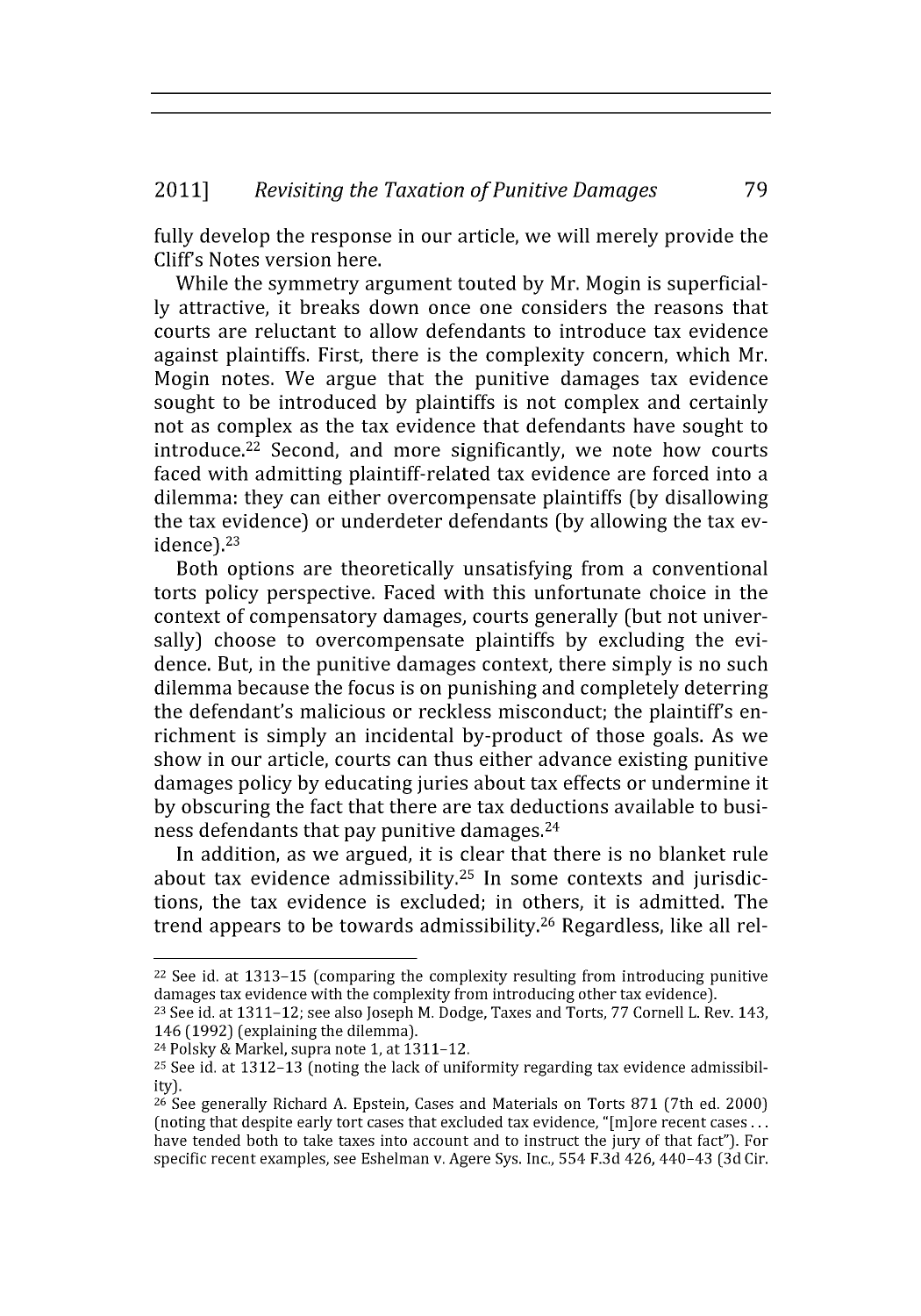evant evidence, a very good reason should be required to keep it away from juries. None exists with respect to punitive damages tax evidence.

Mr. Mogin also points to the collateral source rule as another rule where juries are precluded from hearing certain evidence that, like evidence regarding the plaintiff's taxes, relates to the plaintiff's true harm. Again, the argument seems to be that it is unfair to exclude this pro-defendant evidence while admitting our suggested proplaintiff evidence. But again, there is a plausible policy reason for the collateral source rule: the concern about underdeterrence. When courts apply the collateral source rule, they are saying that it is more important to properly incentivize defendants than it is to accurately compensate plaintiffs. 27 While everyone may not agree with this view, it is undoubtedly plausible. On the other hand, there is no justifiable policy rationale to keep juries in the dark about the tax effects of punitive damage payments by defendants.

#### *B. Defendant's Wealth and Punitive Damages*

Mr. Mogin next argues that "existing law is already skewed in favor of overly large punitive awards against organizational defend-

80

<sup>2009)</sup> (augmenting an award to counteract adverse tax consequences suffered by the plaintiff in a federal discrimination lawsuit); Blaney v. Int'l Ass'n of Machinists & Aerospace Workers, Dist. No. 160, 87 P.3d 757, 761-64 (Wash. 2004) (allowing similar augmentation under Washington state discrimination law); see also Gregg D. Polsky & Stephen F. Befort, Employment Discrimination Remedies and Tax Gross Ups, 90 Iowa L. Rev. 67 (2004) (discussing award augmentations for tax effects under federal discrimination statutes).

**<sup>27</sup>** See Dodge, supra note 23, at 172 n.142 (noting that "the collateral source rule is accepted in order to impose a proper level of deterrence on defendants, even though the effect of the rule is to overcompensate plaintiffs"); Thomas C. Galligan, Disaggregating More-Than-Whole Damages in Personal Injury Law: Deterrence *and* Punishment, 71 Tenn. L. Rev. 117, 123 (2003) (explaining that "the collateral source rule leads to more efficient deterrence than nonrecovery of the loss because it forces defendants to take account of these reimbursed losses or costs before acting"); Robert A. Katz, Too Much of a Good Thing: When Charitable Gifts Augment Victim Compensation, 53 DePaul L. Rev. 547, 584 n.191 (2003) ("A key rationale for the collateral source rule... is efficiency: to achieve optimal deterrence, tortfeasors must bear the full costs of their risky behavior, even if this overcompensates the occasional tort victim."); Paul H. Rubin & Joanna M. Shepherd, Tort Reform and Accidental Deaths, 50 **J.** L. & Econ. 221, 226 (2007) (stating that collateral source rules "promote efficient deterrence by requiring tortfeasors to pay damages even when victims have received payments from a collateral source").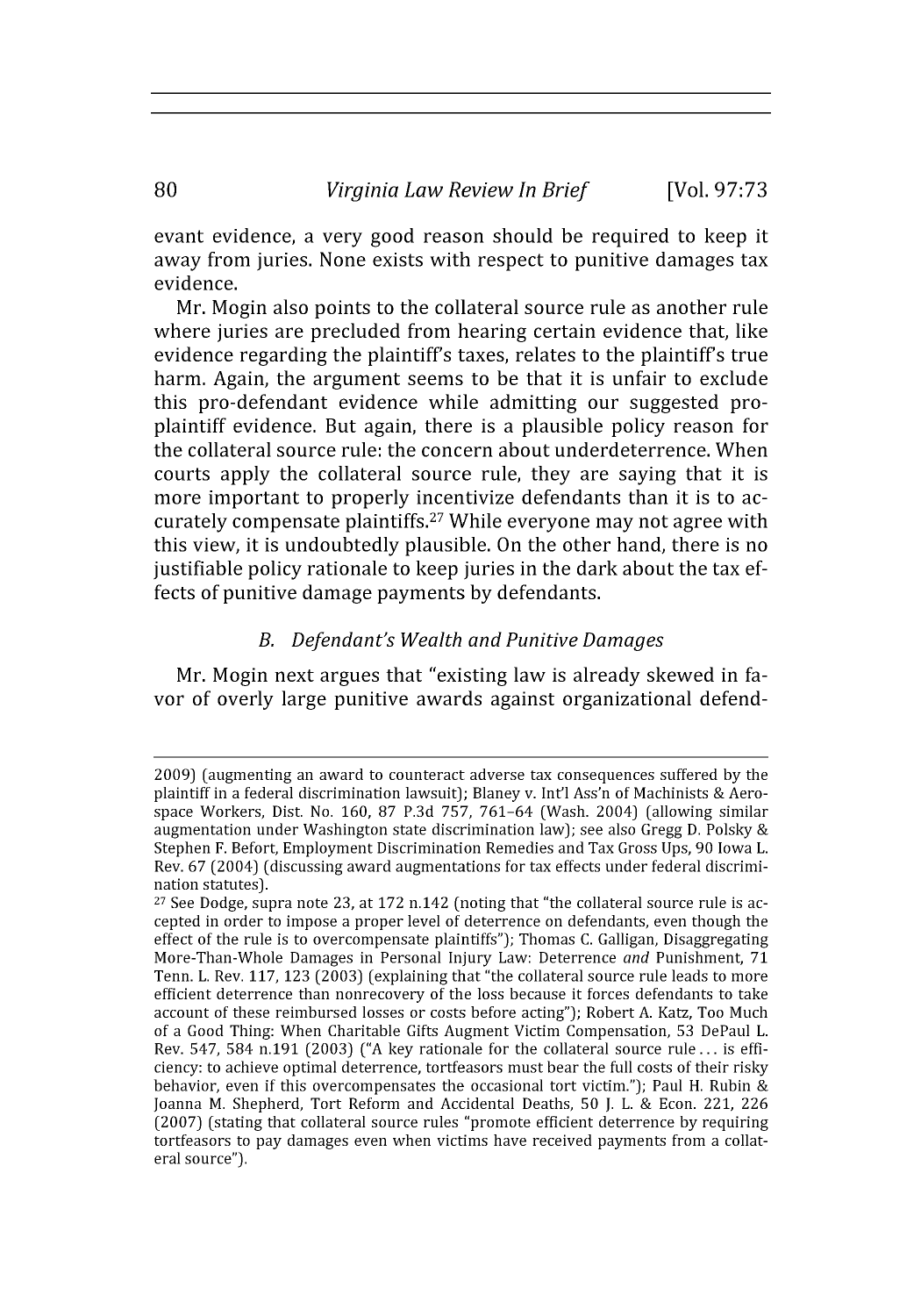#### 2011] *Revisiting the Taxation of Punitive Damages* 81

ants because of the way it treats evidence of wealth."28 In our piece, we addressed the argument that tax blindness is justified on the ground that punitive damage amounts are "too large."29 Unfortunately, Mr. Mogin provides no benchmark or analysis as to what is the optimal amount of punitive damages for society to have.<sup>30</sup> Even assuming arguendo that punitive damages are too high, solving that problem through tax blindness is extremely imprecise because the blunting effect depends idiosyncratically on the defendant's marginal tax rate.<sup>31</sup>

### *C. How Important is the Intent of the Jury (or Judge)?*

Mr. Mogin also argues that the jury's intent in a punitive damages case is not "critically important."32 We disagree. Under our system, the jury hears the evidence and, absent exceptional circumstances, determines the punishment. Given that responsibility, the jury (or the judge in certain situations) should be educated as much as reasonably possible to the real, after-tax cost of the punishment. While we firmly agree with Mr. Mogin that judicial review of jury determinations is appropriate, we would add that appellate judges should

**<sup>28</sup>**Mogin, supra note 3, at 73.

**<sup>29</sup>**See Polsky & Markel, supra note 1, at 1317-18.

**<sup>30</sup>**In this respect, he becomes exposed to the kind of critique Anthony Sebok made so effectively in Punitive Damages: From Myth to Theory, 92 Iowa L. Rev. 957, 962-76 (2007).

**<sup>31</sup>**See Polsky & Markel, supra note 1, at 1318. Mr. Mogin endorses the view that the wealth of punitive damages defendants should never be admitted into evidence. As previously mentioned, our article is premised on the current state of punitive damages law, which nearly universally allows this evidence. See generally TXO Prod. Corp. v. Alliance Res. Corp., 509 U.S. 443, 462 n.28 (1993) (describing as "well-settled law" that financial evidence is admissible in the punitive damages context). Accordingly, we will not respond to this claim by Mr. Mogin in depth but, as courts and commentators acknowledge, there are a number of reasons why wealth and size should matter for punitive damages. For a sampling, see generally Mathias v. Accor Econ. Lodging, Inc., 347 F.3d 672, 677 (7th Cir. 2003) (Posner, J.) (noting that a wealthy defendant can "mount an extremely aggressive defense.., and by doing so ... make litigating against it very costly, which in turn may make it difficult for the plaintiffs to find a lawyer willing to handle their case, involving as it does only modest stakes, for the usual 33%-40% contingent fee"); Dan Markel, Punitive Damages and Private Ordering Fetishism, 158 U. Pa. L. Rev. PENNumbra 283, 288-91 (2010).

**<sup>32</sup>** Mogin, supra note 3, at 75.